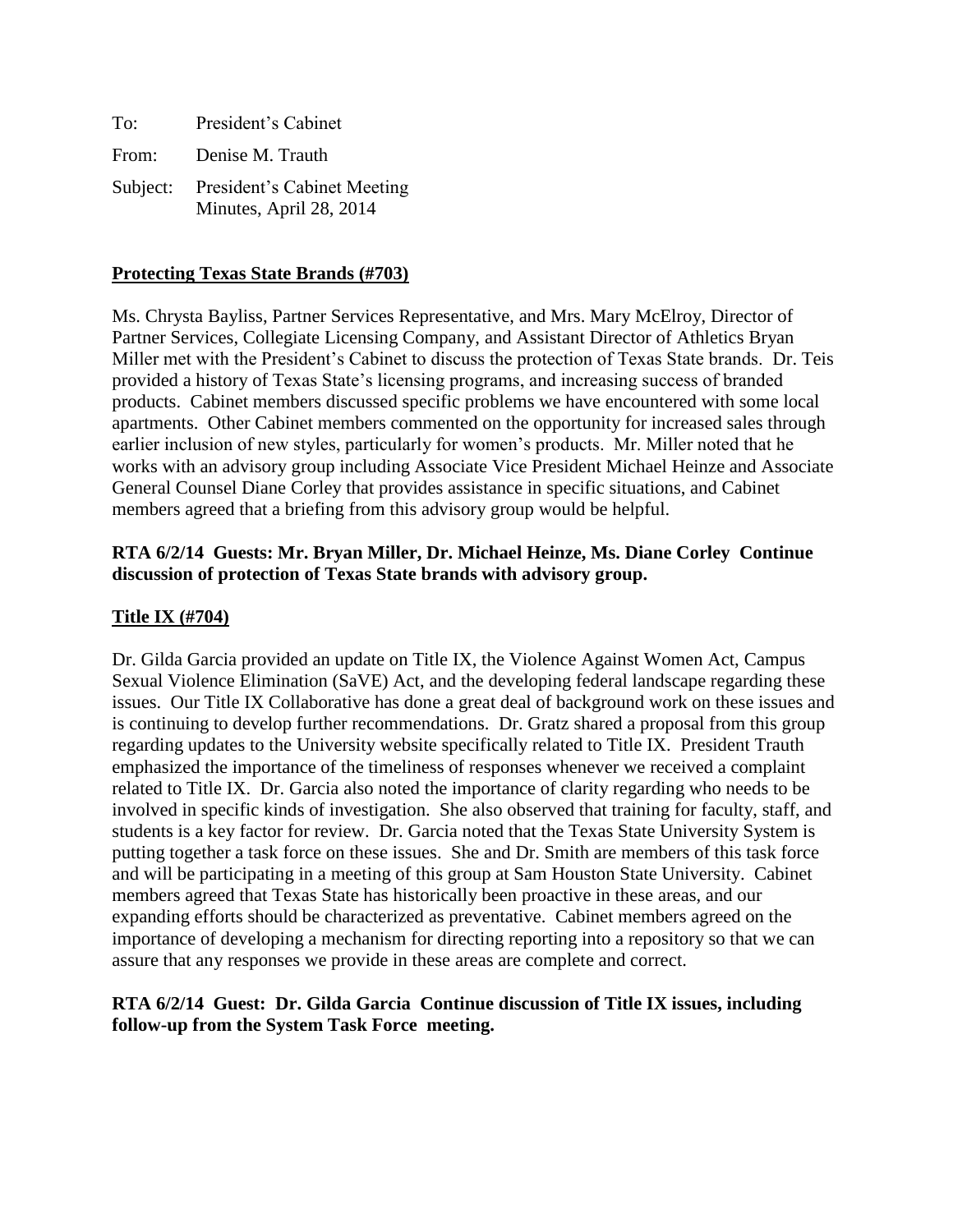#### **Enrollment Management (#9)**

Provost Bourgeois provided an update from the Enrollment Management Council, providing a summary of new initiatives completed by the office involved. He indicated that The Graduate College has been aggressive in its use of summer incentives. Freshman applications and New Student Orientation registrations remain up. We are doing well in the Pathways program, and hitting our projections for Emerging Stars.

# **President's Update (#556)**

President Trauth reported that she has selected Dr. Debra Feakes as our next Presidential Fellow. Although this assignment normally begins in September and is half-time through the nine-month school year and full-time in the summer, because of Dr. Feakes' project, her assignment will begin on a half-time basis in June 2014 and and continue on a half-time basis through the following summer 2015.

President Trauth noted that she will be in Dallas on April 30, 2014, for another Pride in Action Celebration.

President Trauth announced that Distinguished Alumnus Dan Bates is retiring as CEO of Southwest Research Institute.

President Trauth asked for two new items to be placed on a forthcoming Cabinet agenda: (1) the Rededication of the Comal Building, a facility that formerly served as Texas State's lab school, on Homecoming Weekend with special invited guests, and (2) a Countywide 911 System and its impact on Texas State.

# **RTA 5/5/14 Rededication of the Comal Building Discuss rededication of the Comal Building on Homecoming Weekend.**

# **RTA 5/12/14 Countywide 911 System Discuss potential impact of countywide 911 system on Texas State.**

# **Significant Issues (#01)**

Provost Bourgeois reported that over 4,600 students will be graduating at the May 2014 commencement ceremonies.

Mr. Nance reported that former State Senator and TSUS staff member Pete Snelson passed away.

Dr. Hustvedt reported on a conversation with Director of Utilities Operations Sheri Lara regarding the Facilities and Environment Committee. Dr. Hustvedt noted that we do not have a separate committee charged with sustainability stewardship, and she has been discussing the question of whether we are maximizing recognition of the efforts that we are already making.